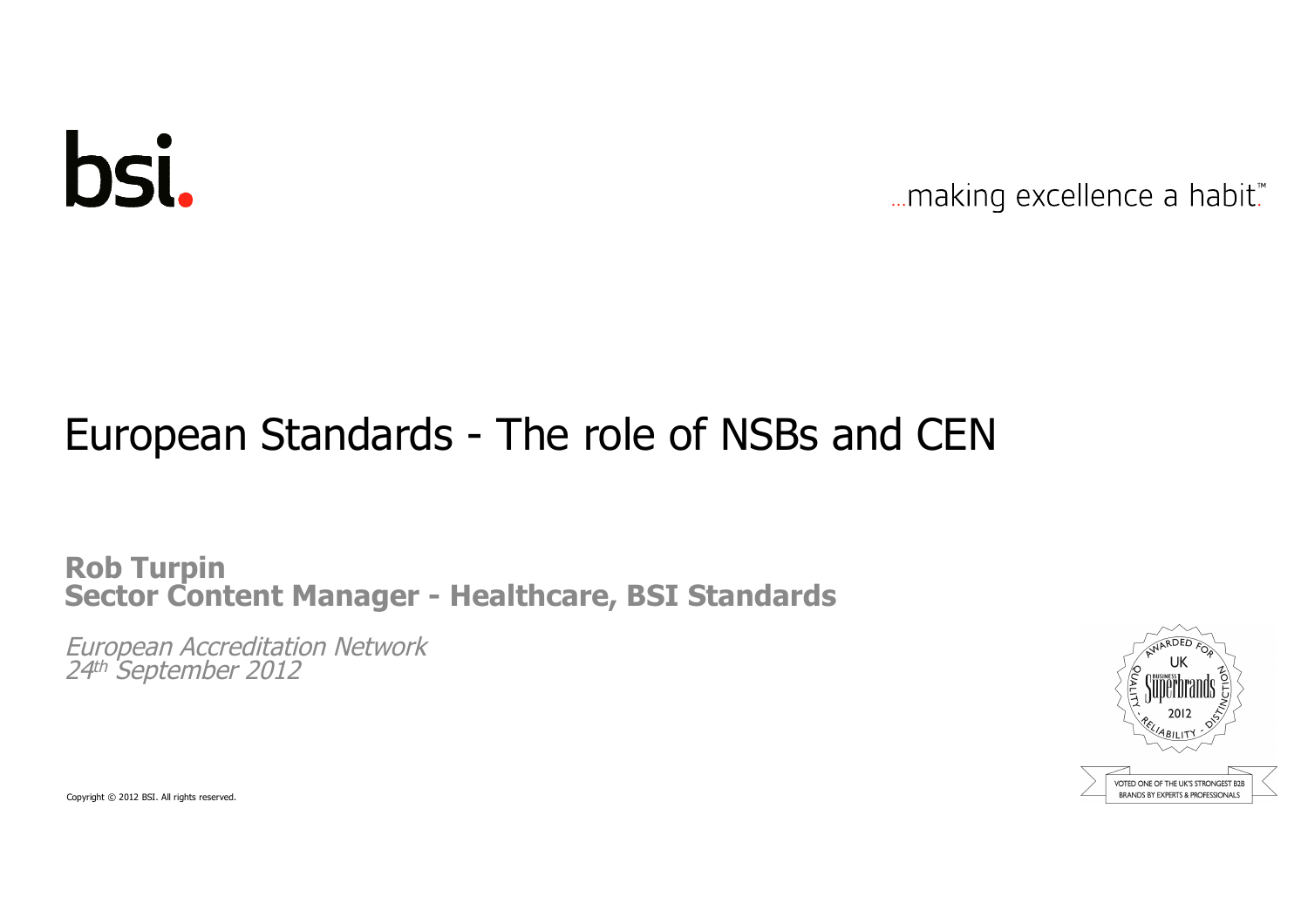## About CEN…

- Member
- Affiliate

30 Members of EU/EFTA Croatia, FYROM, Turkey 17 Affiliates





 $\log$  Copyright  $\odot$  2012 BSI. All rights reserved.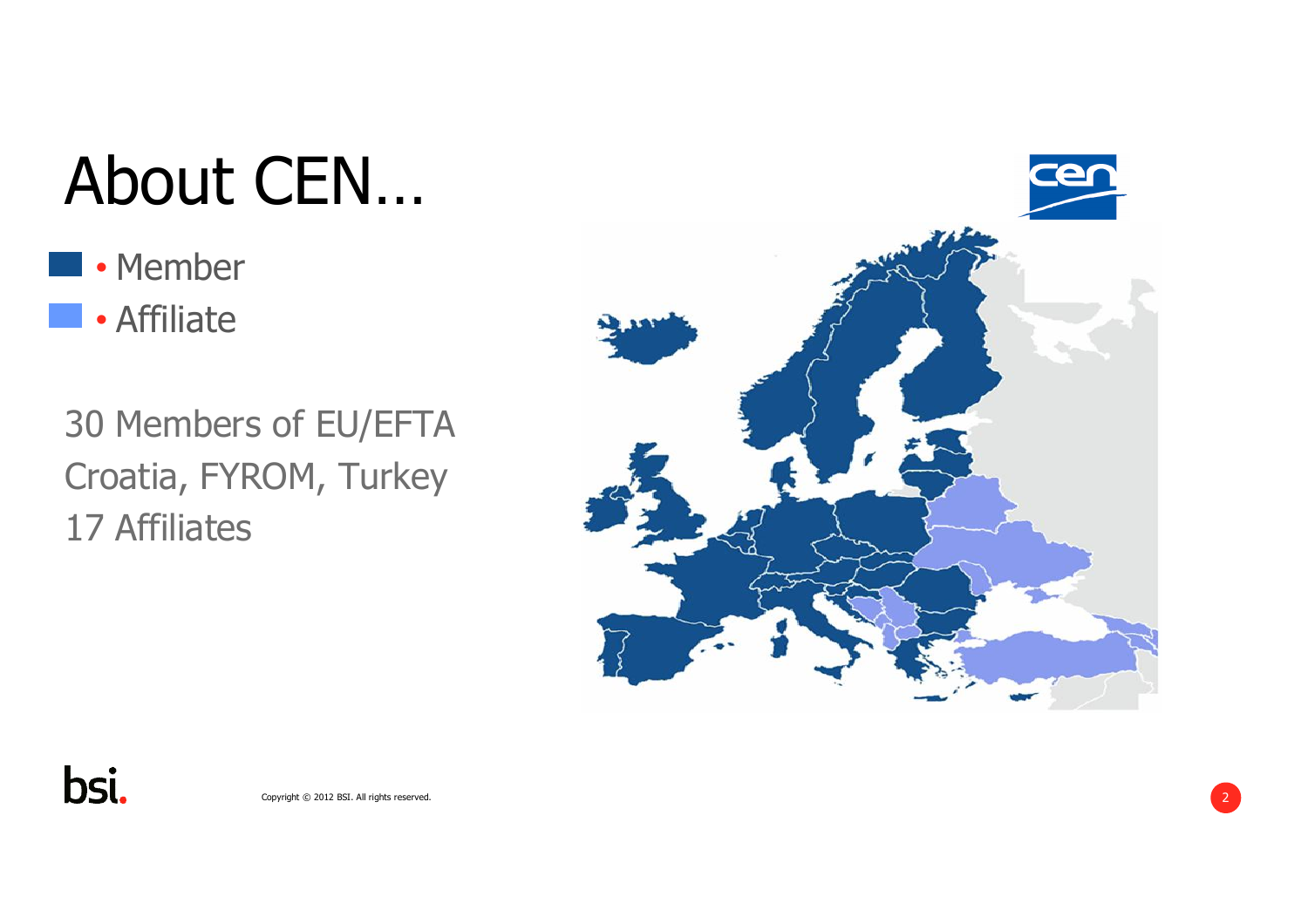## Partnering with ISO



#### **Main differences**

- ISO standards take account of global interests;
- No automatic transposition of ISO standard at national level;
- ISO brand identity.

*Collaboration agreement between CEN and ISO (Vienna Agreement) avoids duplication of work*

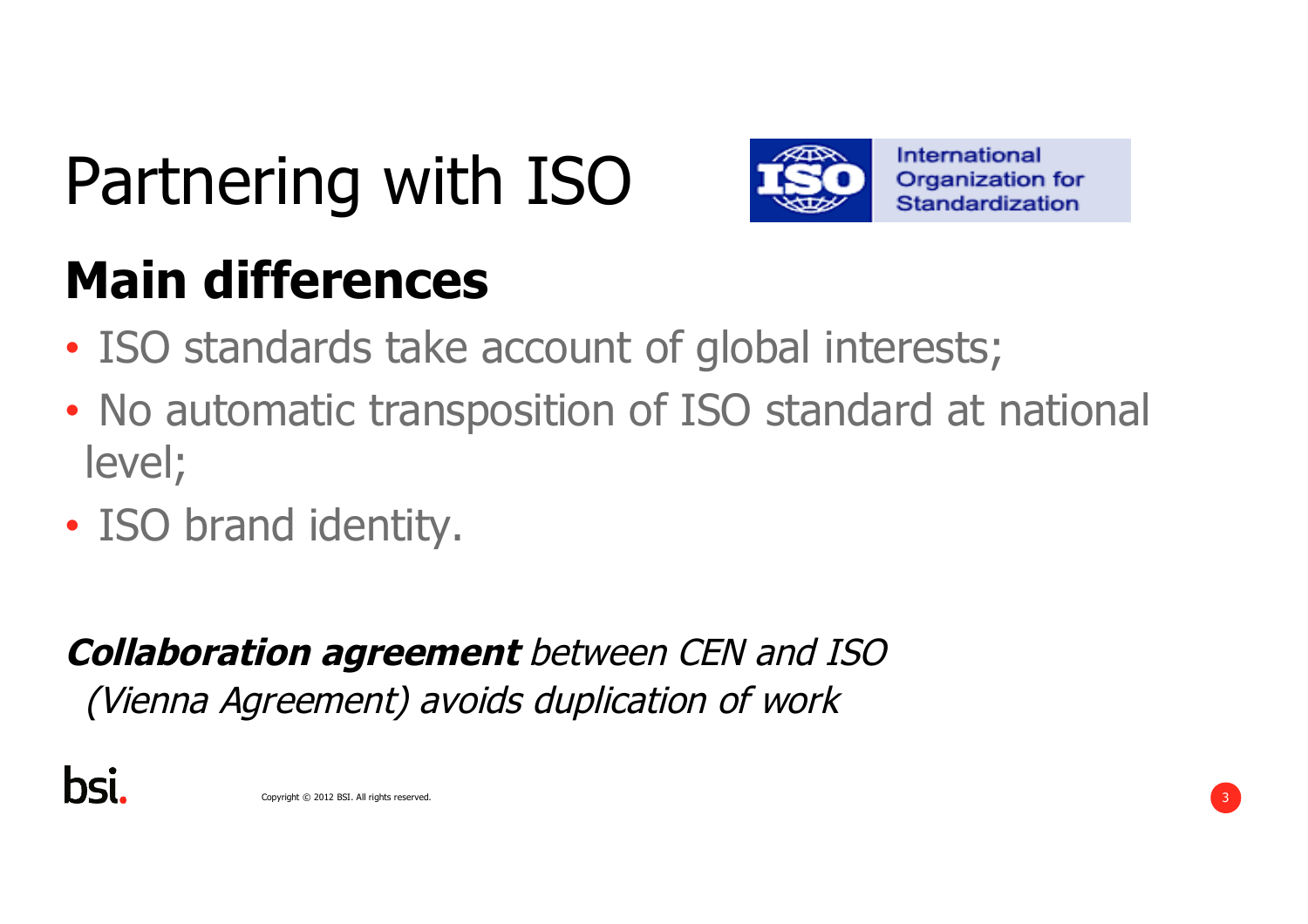## What is a European standard ?

- Characterized by public enquiry and national vote;
- Developed by consensus;
- Automatically transposed into national standards and conflicting standards are withdrawn;
- Can become a tool to underpin EU Directives.  $\epsilon$

*European Standards are, from a legal point of view voluntary in use, but at the same time "unavoidable" in practice*

bsi.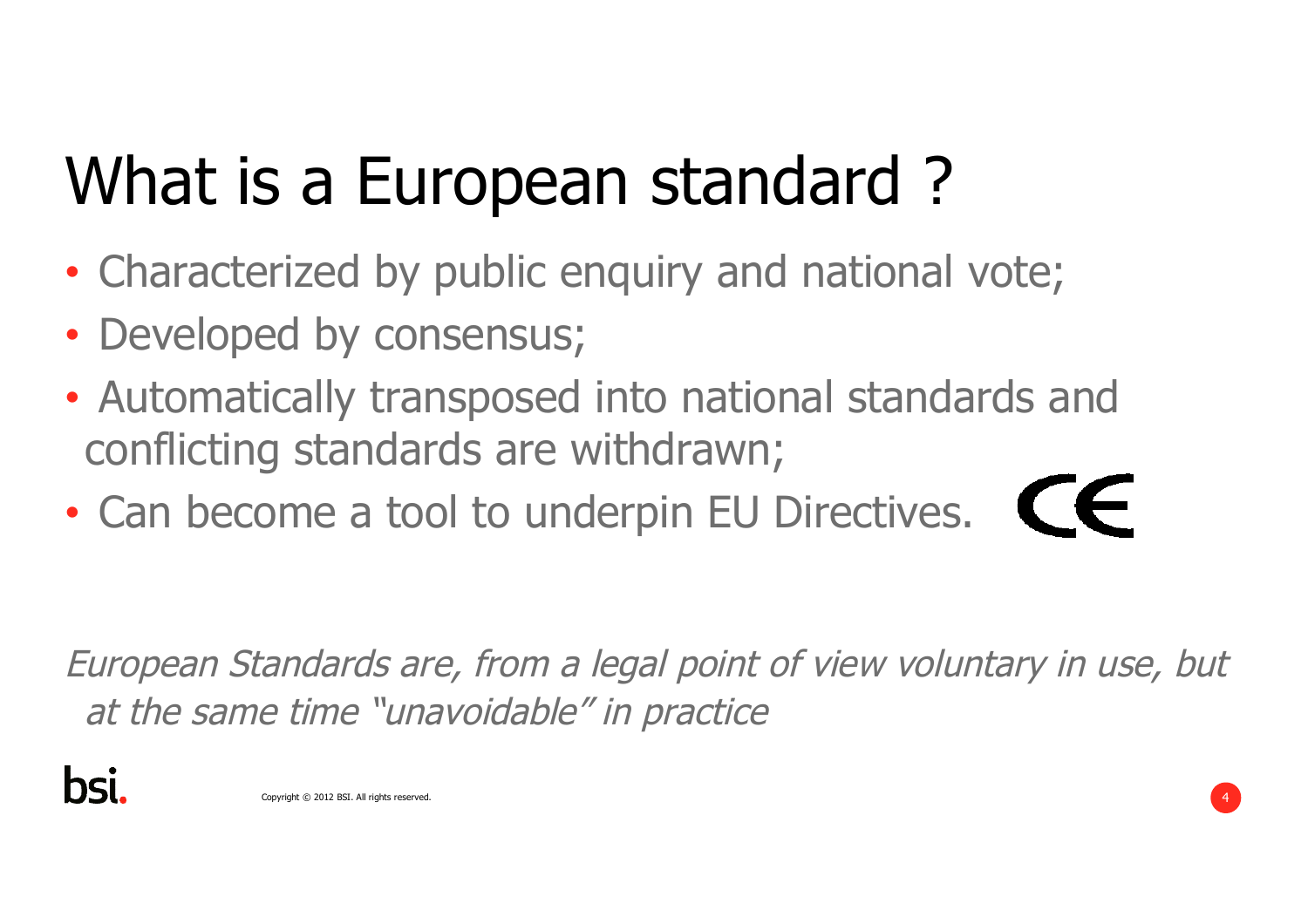## Developing EN Standards

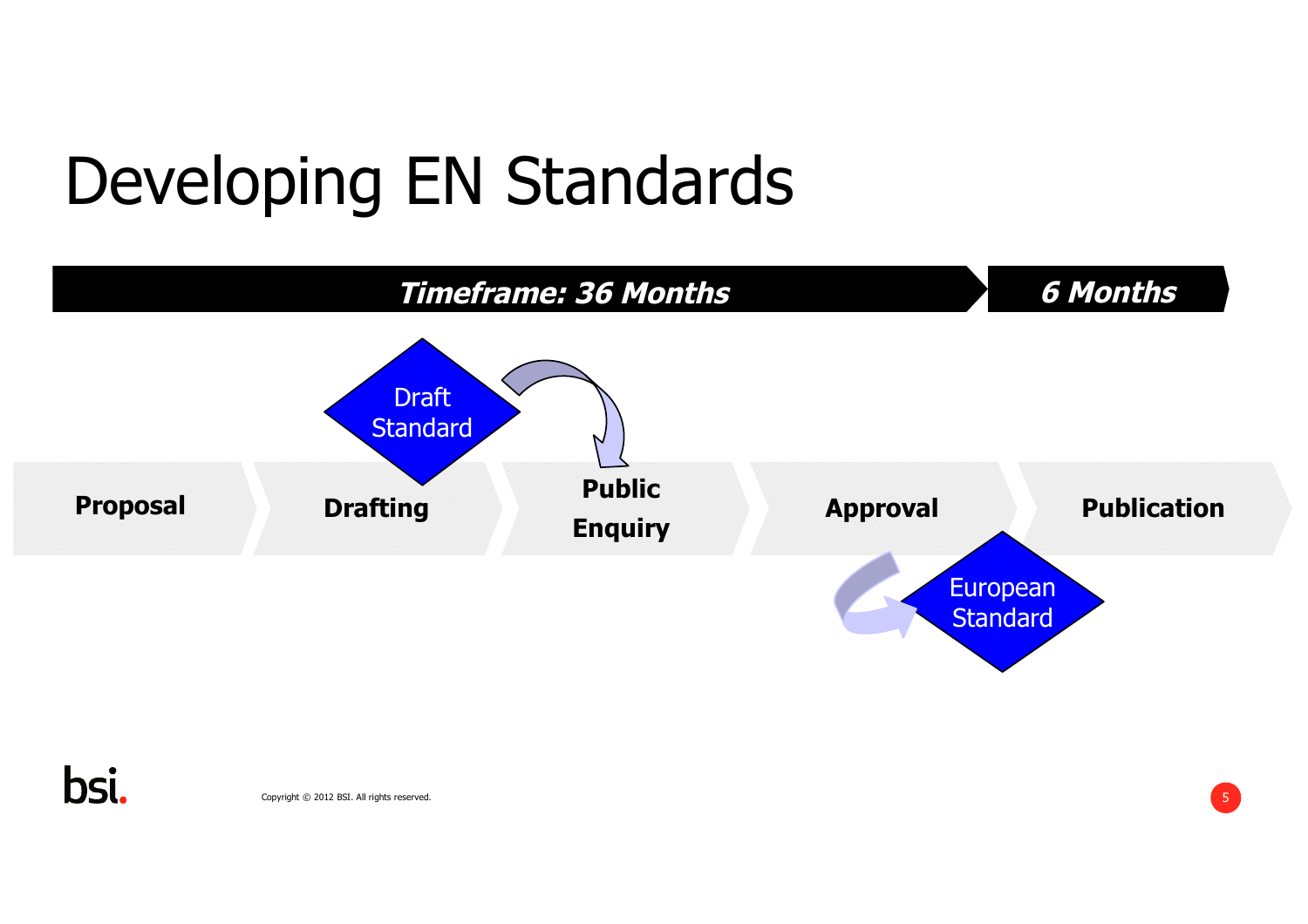## Consensus

#### **ISO/IEC Guide 2:2004, definition 1.7**

"*General agreement, characterized by the absence of sustained opposition to substantial issues by any important*  part of the concerned interests and by a process that *involves seeking to take into account the views of all parties concerned and to reconcile any conflicting arguments*

*NOTE Consensus need not imply unanimity."*

bsi.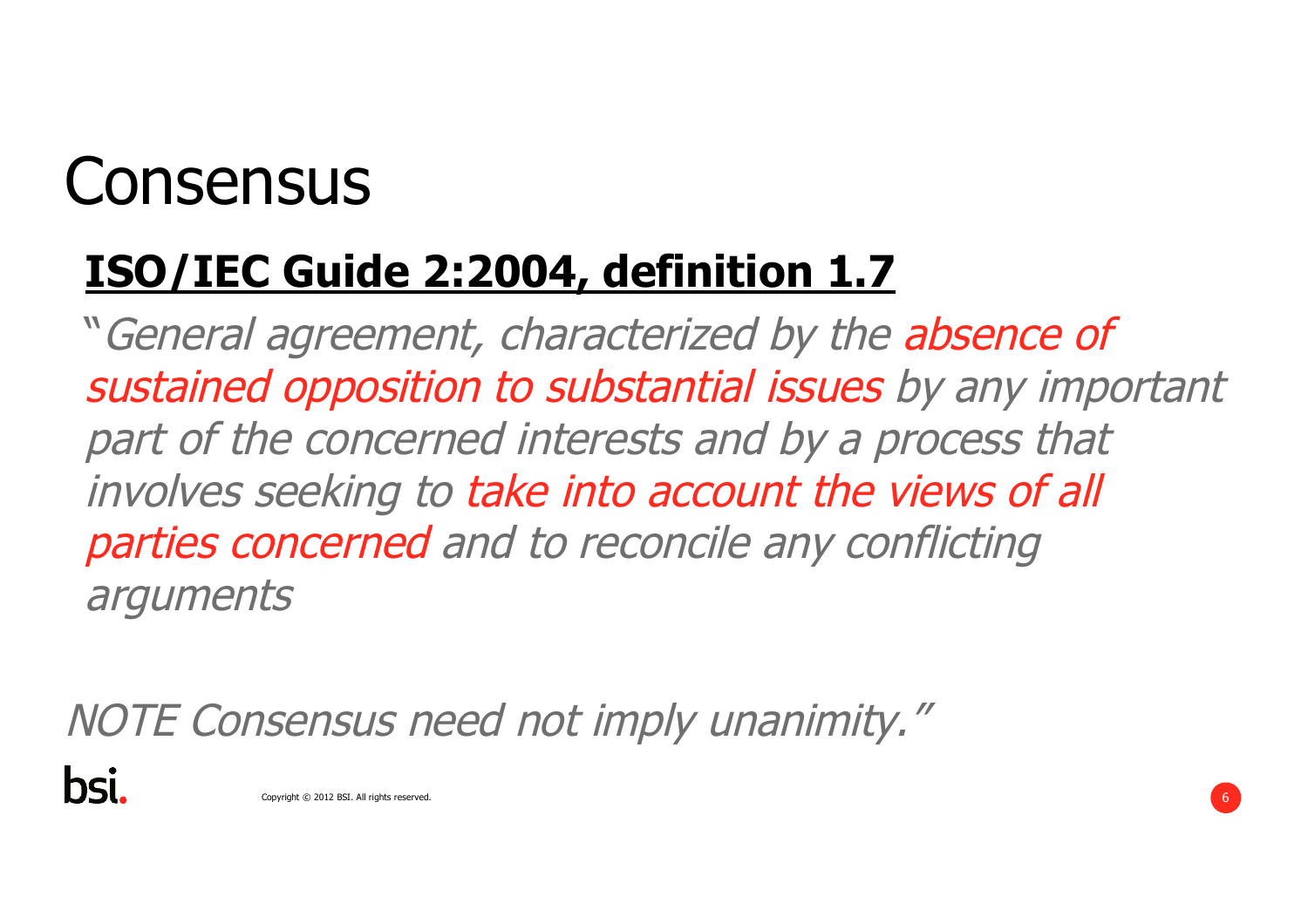## Standards Spectrum



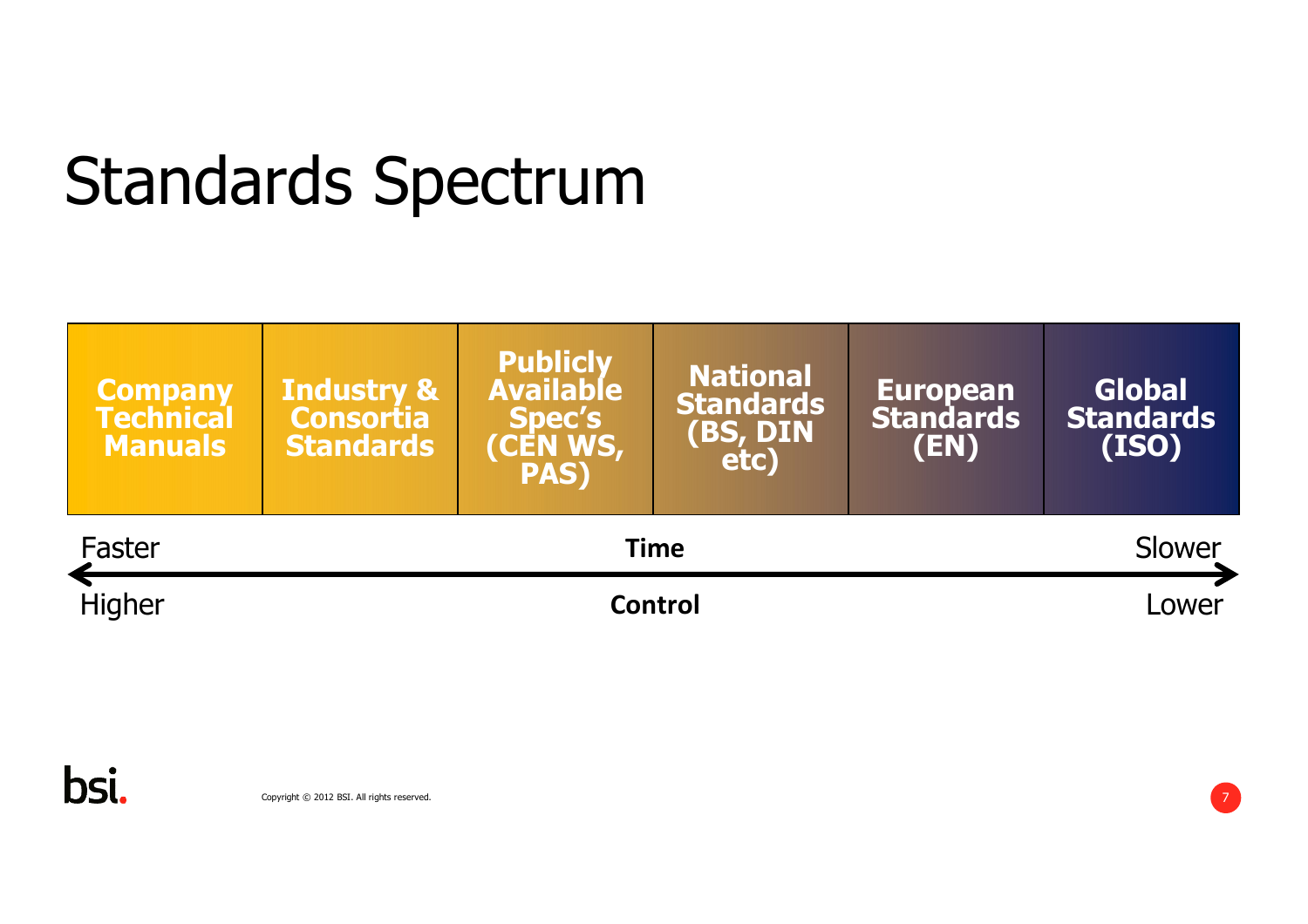## Why European Standards ?

- Provide patient confidence and protection;
- Ensure safe provision of health services;
- Set requirements for patient service levels;
- Measure staff competence and quality of services / facilities;
- Provide a certification framework to distinguish service providers;
- Set an equal level playing field across Europe;
- Support legislation.

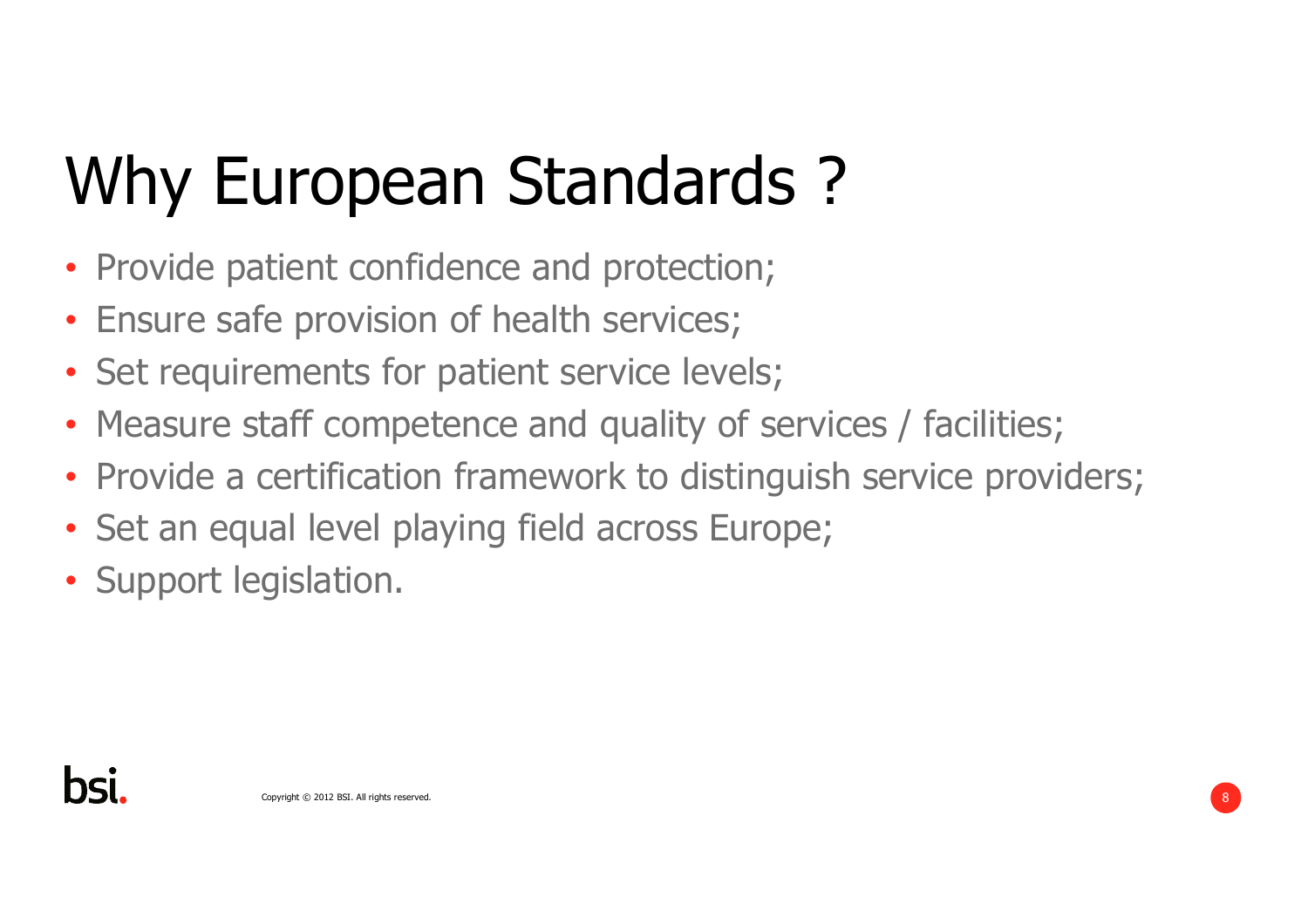## Current & developing CEN standards

- EN ISO 15189:2007 *Medical laboratories quality and competence*
- EN ISO 22870:2006 *– POCT quality and competence*
- EN 15927:2010 *Services offered by hearing aid professionals*
- CEN/TS 16118:2012 *– Services for sheltered housing*
- EN 16224:2012 *Healthcare provision by chiropractors*
- prEN 15224 *– Healthcare services QMS (2012)*
- prEN 16372 *Aesthetic surgery services (2014)*
- *Osteopathic healthcare provision (2015)*

bsi.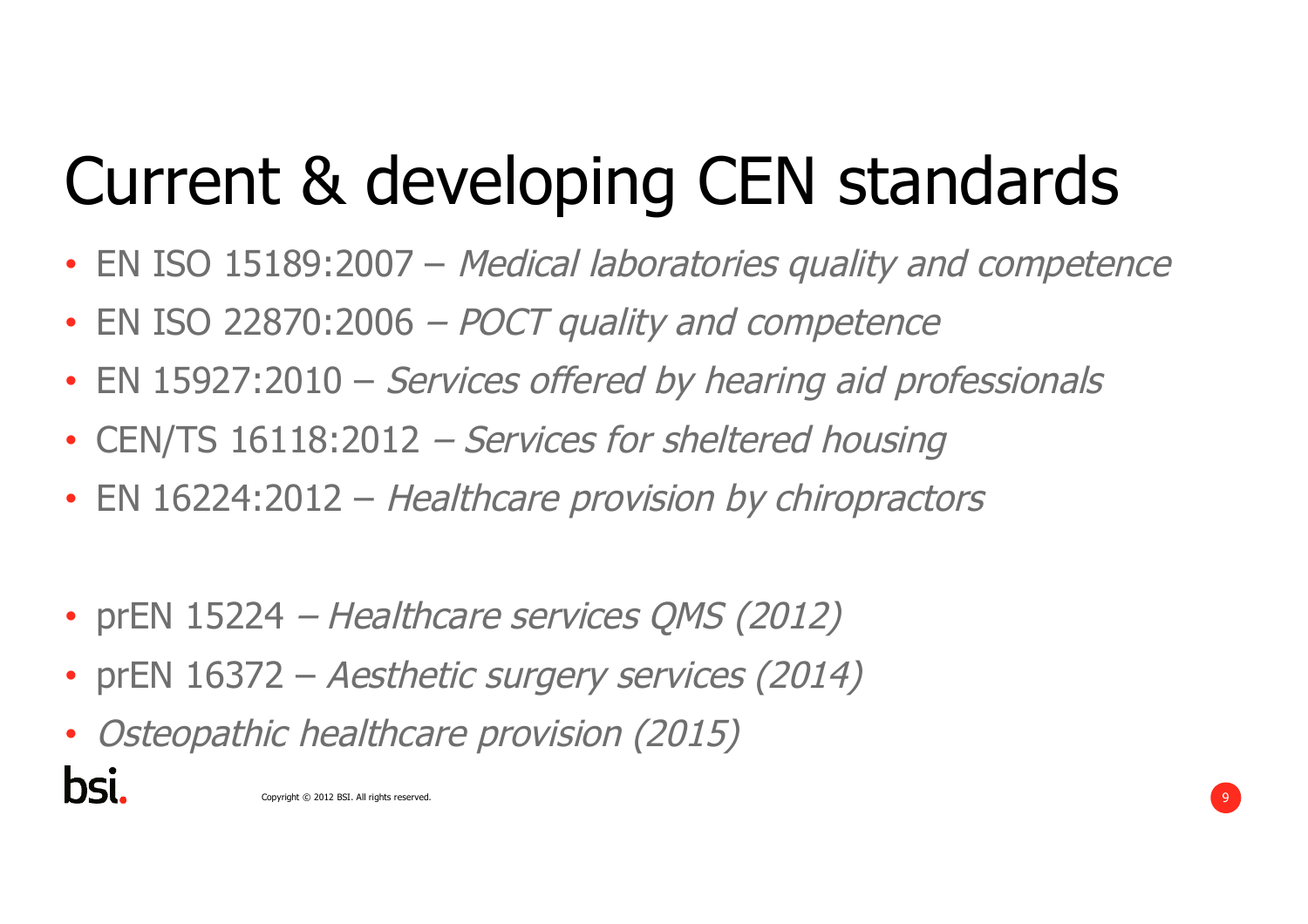## What can CEN standards specify?

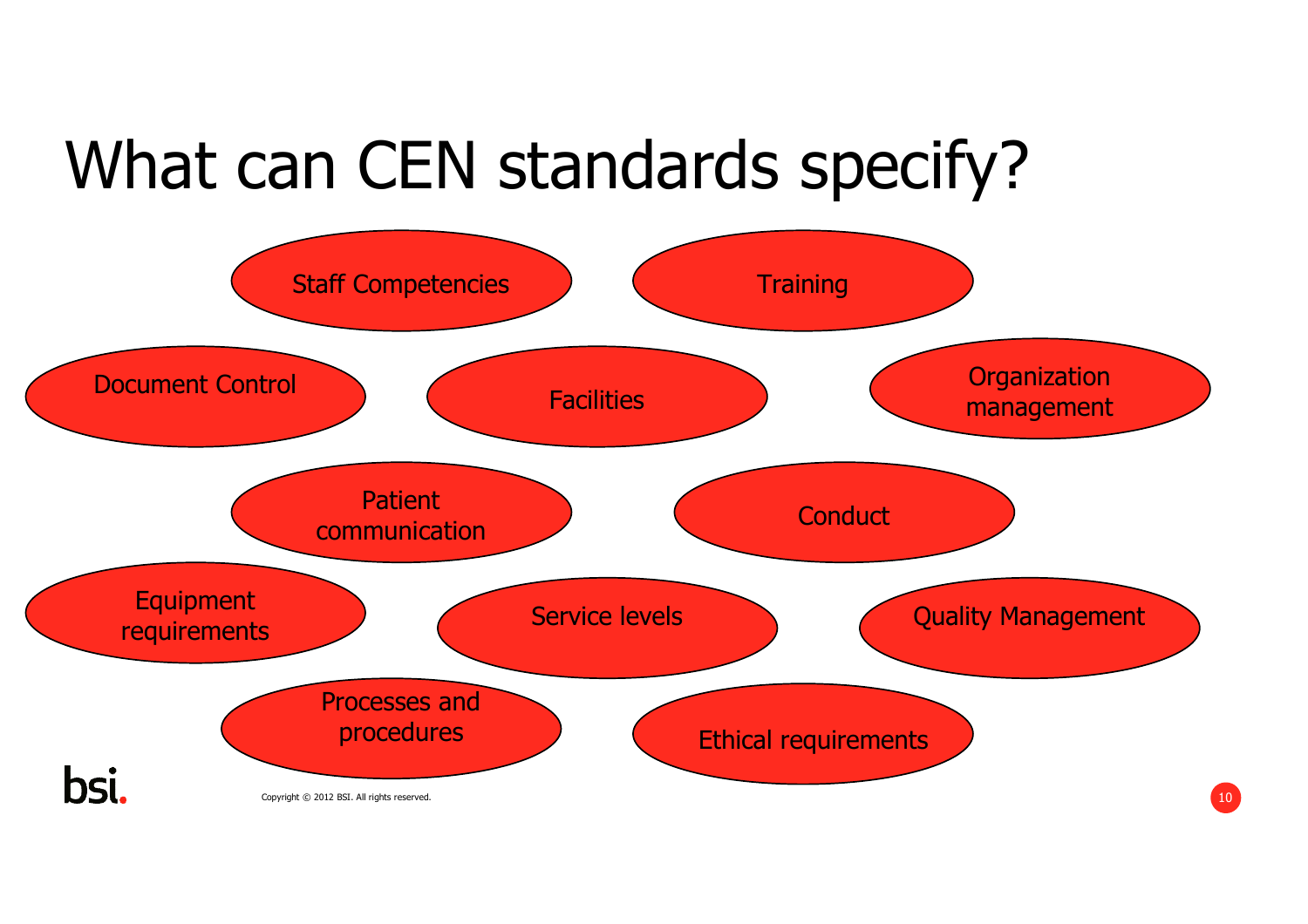## Healthcare and a changing Europe

- Increased competition between health service providers;
- Medical tourism in Europe is on the rise;
- Increasing age of population;
- Negative publicity e.g. aesthetic surgery;
- Some countries have little legislation on health care service levels.

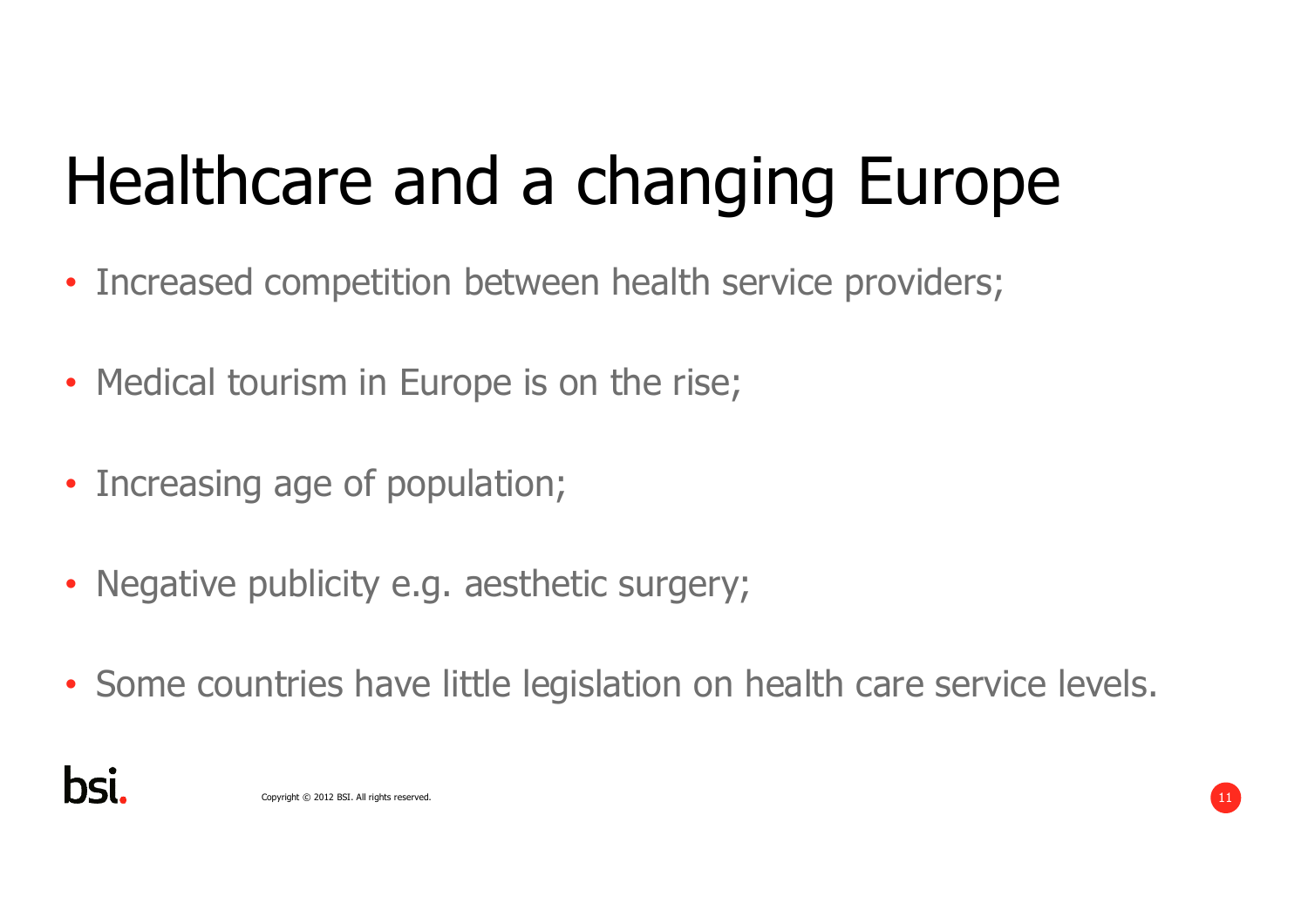## Conclusions

- Use existing specifications or guidelines as base documents for CEN standards;
- For new standards ideas, CEN should use professional networks and NSBs to create a better common understanding from the outset;
- CEN should work closely with European organisations to establish their strategy for health service standards.